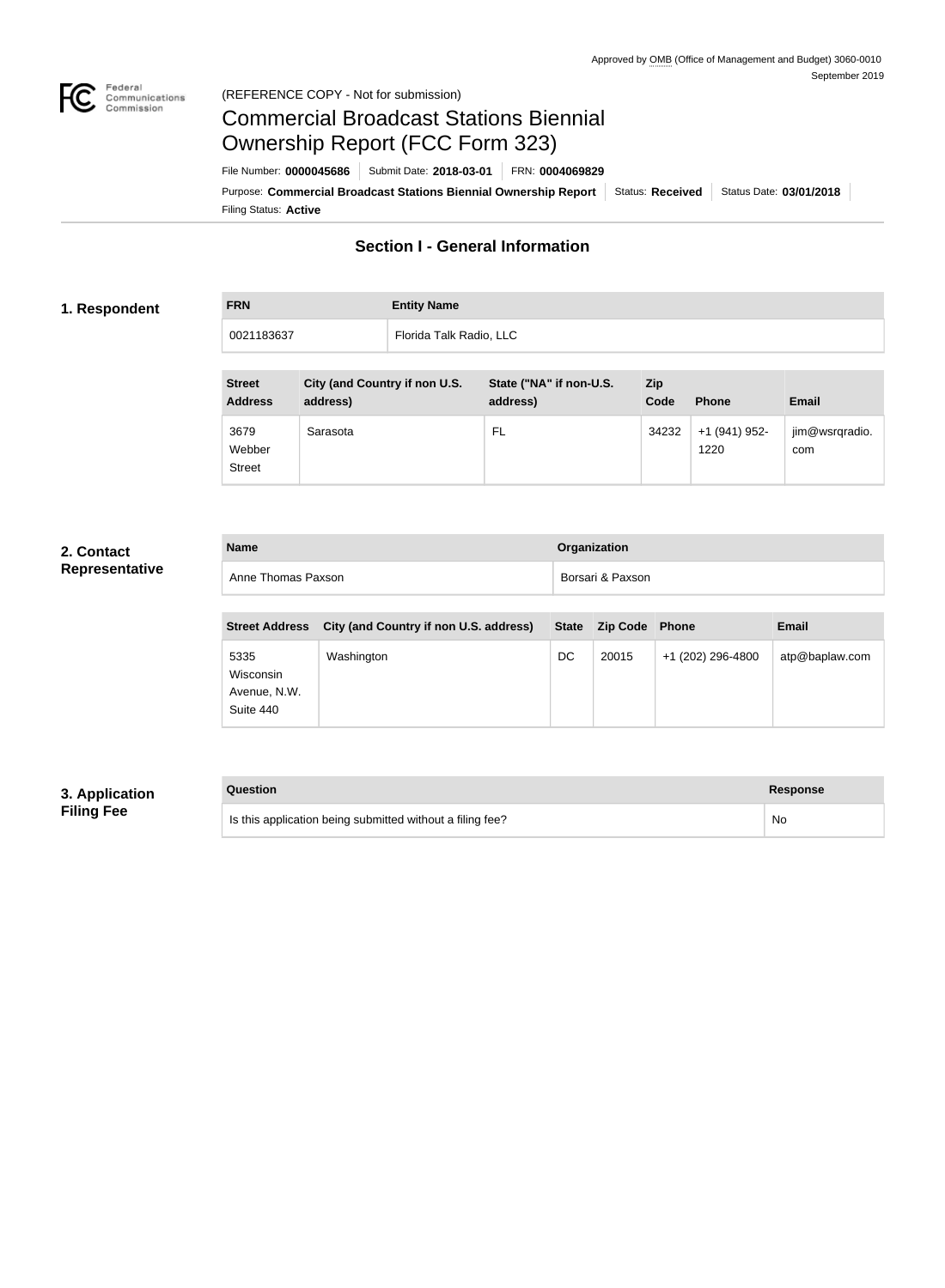| <b>Fees</b> | <b>Application Type</b> | <b>Form Number</b> | <b>Fee Code</b> | Quantity | <b>Fee Amount</b> | <b>Subtotal</b> |
|-------------|-------------------------|--------------------|-----------------|----------|-------------------|-----------------|
|             | Biennial                | Form 323           | <b>MAR</b>      |          | 85                | \$70.00         |
|             |                         |                    |                 |          | Total             | \$70.00         |

## **4. Nature of Respondent**

| (a) Provide the following information about the Respondent: |                                         |                           |
|-------------------------------------------------------------|-----------------------------------------|---------------------------|
|                                                             | <b>Relationship to stations/permits</b> | Licensee                  |
|                                                             | <b>Nature of Respondent</b>             | Limited liability company |

**(b) Provide the following information about this report:**

| <b>Purpose</b> | Biennial                                                                                                                                                                               |
|----------------|----------------------------------------------------------------------------------------------------------------------------------------------------------------------------------------|
| "As of" date   | 10/01/2017                                                                                                                                                                             |
|                | When filing a biennial ownership report or validating<br>and resubmitting a prior biennial ownership report, this<br>date must be Oct. 1 of the year in which this report is<br>filed. |

## **5. Licensee(s) and Station(s)**

## **Respondent is filing this report to cover the following Licensee(s) and station(s):**

| <b>Licensee/Permittee Name</b> | <b>FRN</b> |
|--------------------------------|------------|
| Florida Talk Radio, LLC        | 0021183637 |
|                                |            |

| Fac. ID No. | <b>Call Sign</b> | <b>City</b>     | <b>State</b> | <b>Service</b> |
|-------------|------------------|-----------------|--------------|----------------|
| 27663       | <b>WSRQ</b>      | <b>SARASOTA</b> | -            | AM             |

# **Section II – Biennial Ownership Information**

## **1. 47 C.F.R. Section 73.3613 and Other Documents**

Licensee Respondents that hold authorizations for one or more full power television, AM, and/or FM stations should list all contracts and other instruments set forth in 47 C.F.R. Section 73.3613(a) through (c) for the facility or facilities listed on this report. In addition, attributable Local Marketing Agreements (LMAs) and attributable Joint Sales Agreements (JSAs) must be disclosed by the licensee of the brokering station on its ownership report. If the agreement is an attributable LMA, an attributable JSA, or a network affiliation agreement, check the appropriate box. Otherwise, select "Other." Non-Licensee Respondents, as well as Licensee Respondents that only hold authorizations for Class A television and/or low power television stations, should select "Not Applicable" in response to this question.

| <b>Document Information</b>                     |                                                                   |  |  |
|-------------------------------------------------|-------------------------------------------------------------------|--|--|
| Description of contract or instrument           | <b>Operating Agreement</b>                                        |  |  |
| Parties to contract or instrument               | State of Florida                                                  |  |  |
| Date of execution                               | 07/2011                                                           |  |  |
| Date of expiration                              | No expiration date                                                |  |  |
| <b>Agreement type</b><br>(check all that apply) | Other<br><b>Agreement Type: LLC formation /operation document</b> |  |  |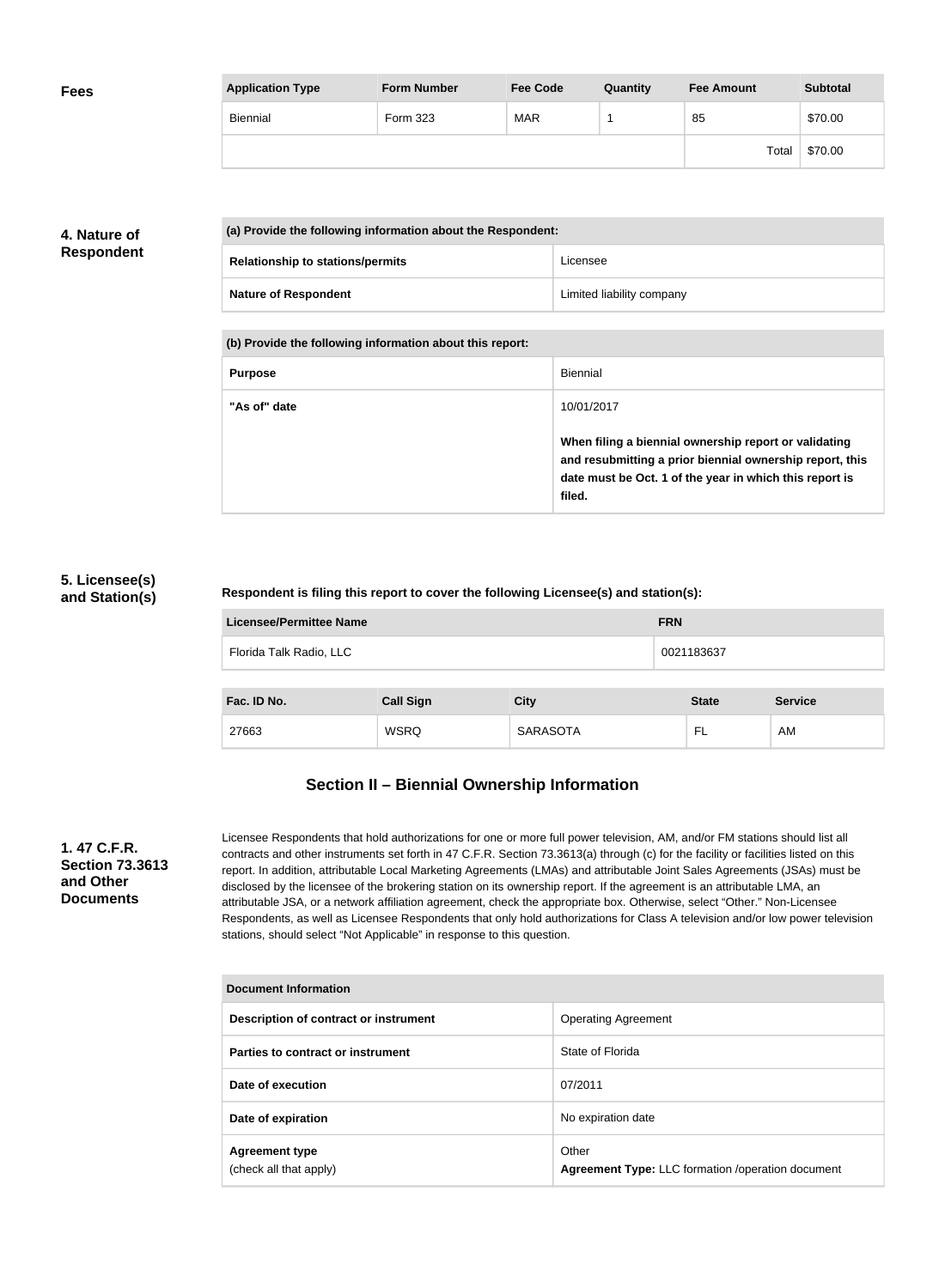**(a)** Ownership Interests. This Question requires Respondents to enter detailed information about ownership interests by generating a series of subforms. Answer each question on each subform. The first subform listing should be for the Respondent itself. If the Respondent is not a natural person, also list each of the officers, directors, stockholders, non-insulated partners, non-insulated members, and any other persons or entities with a direct attributable interest in the Respondent pursuant to the standards set forth in 47 C.F.R. Section 73.3555. (A "direct" interest is one that is not held through any intervening companies or entities.) List each interest holder with a direct attributable interest in the Respondent separately.

Leave the percentage of total assets (Equity Debt Plus) field blank for an interest holder unless that interest holder has an attributable interest in the Respondent solely on the basis of the Commission's Equity Debt Plus attribution standard, 47 C.F.R. Section 73.3555, Note 2(i).

In the case of vertical or indirect ownership structures, list only those interests in the Respondent that also represent an attributable interest in the Licensee(s) for which the report is being submitted.

Entities that are part of an organizational structure that includes holding companies or other forms of indirect ownership must file separate ownership reports. In such a structure do not report, or file a separate report for, any interest holder that does not have an attributable interest in the Licensee(s) for which the report is being submitted.

Please see the Instructions for further detail concerning interests that must be reported in response to this question.

The Respondent must provide an FCC Registration Number for each interest holder reported in response to this question. Please see the Instructions for detailed information and guidance concerning this requirement.

| <u>,,,,,,,,,,,,,,,,,,,,,,,,,,,,</u>                                                                                              |                                                         |                      |  |  |
|----------------------------------------------------------------------------------------------------------------------------------|---------------------------------------------------------|----------------------|--|--|
| <b>FRN</b>                                                                                                                       | 0021183637                                              |                      |  |  |
| <b>Entity Name</b>                                                                                                               | Florida Talk Radio, LLC                                 |                      |  |  |
| <b>Address</b>                                                                                                                   | PO Box                                                  |                      |  |  |
|                                                                                                                                  | Street 1                                                | 3679 Webber Street   |  |  |
|                                                                                                                                  | <b>Street 2</b>                                         |                      |  |  |
|                                                                                                                                  | <b>City</b>                                             | Sarasota             |  |  |
|                                                                                                                                  | State ("NA" if non-U.S.<br>address)                     | FL.                  |  |  |
|                                                                                                                                  | <b>Zip/Postal Code</b>                                  | 34232                |  |  |
|                                                                                                                                  | Country (if non-U.S.<br>address)                        | <b>United States</b> |  |  |
| <b>Listing Type</b>                                                                                                              | Respondent                                              |                      |  |  |
| <b>Positional Interests</b><br>(check all that apply)                                                                            | Respondent                                              |                      |  |  |
| <b>Tribal Nation or Tribal</b><br><b>Entity</b>                                                                                  | Interest holder is not a Tribal nation or Tribal entity |                      |  |  |
| <b>Interest Percentages</b><br>(enter percentage values                                                                          | Voting<br><b>Jointly Held?</b><br>0.0%<br>No            |                      |  |  |
| from 0.0 to 100.0)                                                                                                               | <b>Equity</b>                                           | 0.0%                 |  |  |
| <b>Total assets (Equity Debt</b><br>0.0%<br>Plus)                                                                                |                                                         |                      |  |  |
| Does interest holder have an attributable interest in one or more broadcast stations<br>No<br>that do not appear on this report? |                                                         |                      |  |  |

**Ownership Information**

| <b>FRN</b>     | 0021319645 |  |
|----------------|------------|--|
| Name           | Jim Lampl  |  |
| <b>Address</b> | PO Box     |  |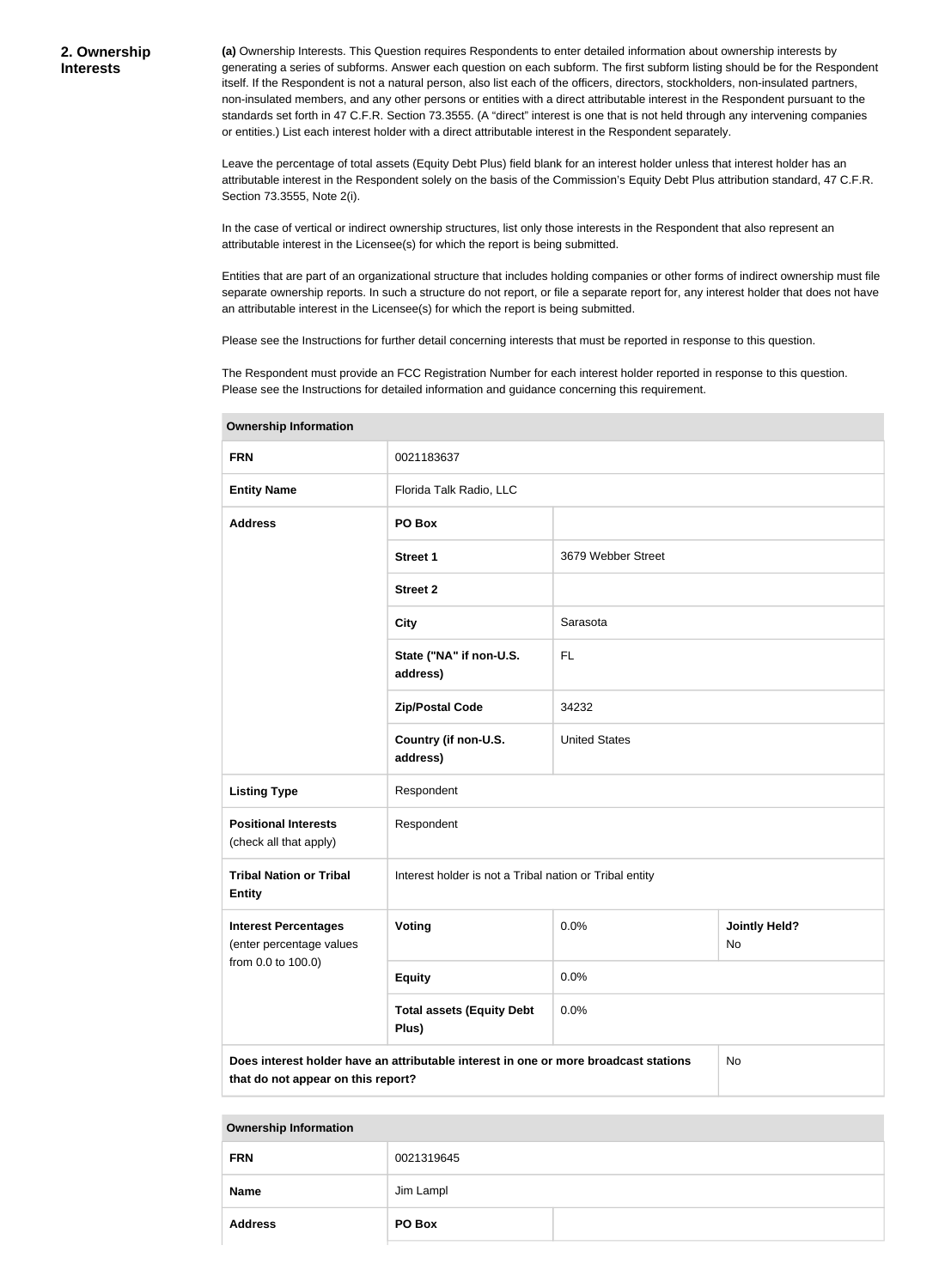|                                                                                                                                                                                                      | <b>Street 1</b>                           | 3679 Webber Street     |                            |
|------------------------------------------------------------------------------------------------------------------------------------------------------------------------------------------------------|-------------------------------------------|------------------------|----------------------------|
|                                                                                                                                                                                                      | <b>Street 2</b>                           |                        |                            |
|                                                                                                                                                                                                      | <b>City</b>                               | Sarasota               |                            |
|                                                                                                                                                                                                      | State ("NA" if non-U.S.<br>address)       | <b>FL</b>              |                            |
|                                                                                                                                                                                                      | <b>Zip/Postal Code</b>                    | 34232                  |                            |
|                                                                                                                                                                                                      | Country (if non-U.S.<br>address)          | <b>United States</b>   |                            |
| <b>Listing Type</b>                                                                                                                                                                                  | <b>Other Interest Holder</b>              |                        |                            |
| <b>Positional Interests</b><br>(check all that apply)                                                                                                                                                | LC/LLC/PLLC Member, Owner                 |                        |                            |
| Citizenship, Gender,<br><b>Ethnicity, and Race</b><br><b>Information (Natural</b><br>Persons Only)                                                                                                   | <b>Citizenship</b>                        | <b>US</b>              |                            |
|                                                                                                                                                                                                      | Gender                                    | Male                   |                            |
|                                                                                                                                                                                                      | <b>Ethnicity</b>                          | Not Hispanic or Latino |                            |
|                                                                                                                                                                                                      | Race                                      | White                  |                            |
| <b>Interest Percentages</b><br>(enter percentage values<br>from 0.0 to 100.0)                                                                                                                        | Voting                                    | 100.0%                 | <b>Jointly Held?</b><br>No |
|                                                                                                                                                                                                      | <b>Equity</b>                             | 100.0%                 |                            |
|                                                                                                                                                                                                      | <b>Total assets (Equity Debt</b><br>Plus) |                        |                            |
| Does interest holder have an attributable interest in one or more broadcast stations<br>that do not appear on this report?                                                                           |                                           |                        | No                         |
| (b) Respondent certifies that any interests, including equity, financial, or voting<br>interests, not reported in this filing are non-attributable.<br>If "No," submit as an exhibit an explanation. |                                           |                        | Yes                        |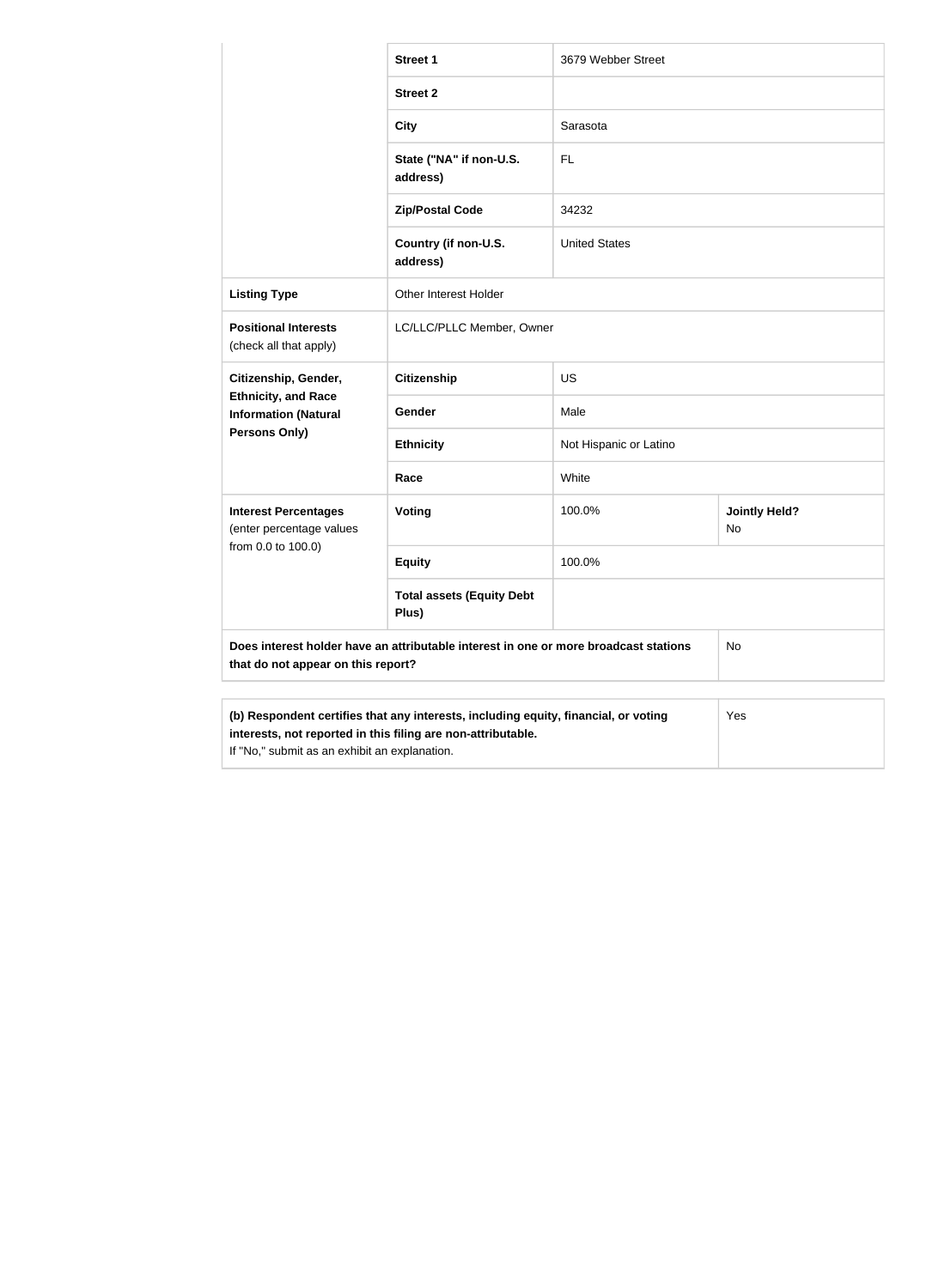| (c) Does the Respondent or any reported interest holder<br>hold an attributable interest in any newspaper entities in<br>the same market as any station for which this report is<br>filed, as defined in 47 C.F.R. Section 73.3555?                                                                                                                                                                                                                                                                                                                                                                                                              | No |
|--------------------------------------------------------------------------------------------------------------------------------------------------------------------------------------------------------------------------------------------------------------------------------------------------------------------------------------------------------------------------------------------------------------------------------------------------------------------------------------------------------------------------------------------------------------------------------------------------------------------------------------------------|----|
| If "Yes," provide information describing the interest(s), using<br>EITHER the subform OR the spreadsheet option below.<br>Respondents with a large number (50 or more) of entries to<br>submit should use the spreadsheet option.                                                                                                                                                                                                                                                                                                                                                                                                                |    |
| NOTE: Spreadsheets must be submitted in a special XML<br>Spreadsheet format with the appropriate structure that is<br>specified in the documentation. For instructions on how to<br>use the spreadsheet option to complete this question<br>(including templates to start with), please Click Here.                                                                                                                                                                                                                                                                                                                                              |    |
| If using the subform, leave the percentage of total assets<br>(Equity Debt Plus) field blank for an interest holder unless<br>that interest holder has an attributable interest in the<br>newspaper entity solely on the basis of the Commission's<br>Equity Debt Plus attribution standard, 47 C.F.R. Section<br>73.3555, Note 2(i). If using an XML Spreadsheet, enter "NA"<br>into the percentage of total assets (Equity Debt Plus) field<br>for an interest holder unless that interest holder has an<br>attributable interest in the newspaper entity solely on the<br>basis of the Commission's Equity Debt Plus attribution<br>standard. |    |
| The Respondent must provide an FCC Registration Number<br>for each interest holder reported in response to this<br>question. Please see the Instructions for detailed information<br>and guidance concerning this requirement.                                                                                                                                                                                                                                                                                                                                                                                                                   |    |

**(d) Are any of the individuals listed as an attributable interest holder in the Respondent married to each other or related to each other as parentchild or as siblings?** No

If "Yes," provide the following information for each such the relationship.

| (e) Is Respondent seeking an attribution exemption for any officer or director with<br>duties wholly unrelated to the Licensee(s)?                                                                  | No |
|-----------------------------------------------------------------------------------------------------------------------------------------------------------------------------------------------------|----|
| If "Yes," complete the information in the required fields and submit an Exhibit fully describing<br>that individual's duties and responsibilities, and explaining why that individual should not be |    |
| attributed an interest.                                                                                                                                                                             |    |

**3. Organizational Chart (Licensees Only)**

Attach a flowchart or similar document showing the Licensee's vertical ownership structure including the Licensee and all entities that have attributable interests in the Licensee. Licensees with a single parent entity may provide a brief explanatory textual Exhibit in lieu of a flowchart or similar document. Licensees without parent entities should so indicate in a textual Exhibit.

**Non-Licensee Respondents should select "N/A" in response to this question.**

The licensee has no parent entities.

## **Section III - Certification**